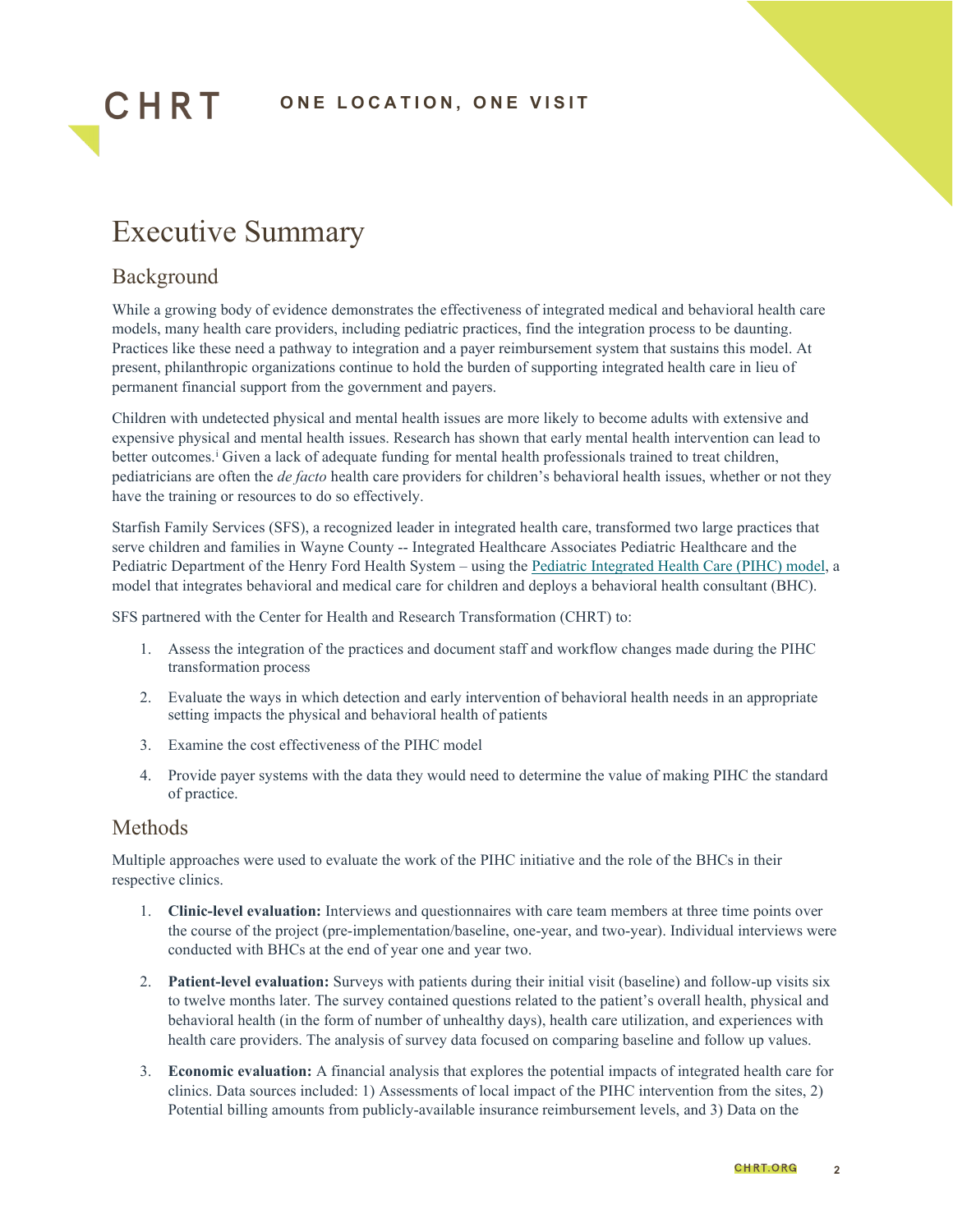

### **ONE LOCATION, ONE VISIT**

broader system-wide effectiveness of improved behavioral health from the medical and public health literatures.

### Key Findings

- PIHC can successfully integrate behavioral and medical care for children by deploying behavioral health consultants (BHCs).
- The PIHC model and deployment of BHCs can make clinic processes more efficient, offloading tasks from other care team members and improving physician throughput (efficiency).
- Care team members at both clinics indicated that the PIHC model improved the overall quality of care for children with behavioral health needs. Care team members also reported an improvement in the clinic's ability to identify behavioral health needs and provide appropriate care to patients.
- Both providers and patients were highly satisfied with the BHC and integrated care model.
- Patient outcomes improved in a variety of areas including reported improvements in overall health, reductions in the number of unhealthy days, and reductions in the number of days with lost productivity. Parent outcomes showed some improvement, but were not statistically significant.
- Aside from salary and benefits, BHCs do not require many resources to do their work; usually just a laptop, phone, place to chart to make calls to patients, and space for follow up consultations with patients. Many use empty exam rooms or meeting rooms effectively.
- One clinic chose to sustain a position similar to the BHC beyond the project funding period.

## Recommendations for Sustainability

Clinics need payment model changes to sustain the PIHC model. Integrated care and deployment of a BHC can be financially sustainable, but would require increased fee-for-service payments, a properly-funded collaborative care model, or other payments for the system-wide longer-term benefits due to improved care of mental health issues.

Integrated BHCs may not be financially sustainable if:

- BHCs cannot bill for their services or have a system of reimbursement for their services such as value based payments
- BHCs are in very small clinics with few patients, and/or
- The clinic's financial model does not recognize the system-wide benefits of improved behavioral health care

However, Integrated BHCs are likely to be financially sustainable if:

- BHCs can bill/receive reimbursement for all services
- BHCs are in moderately-sized-to-large clinics with higher patient volumes, and/or
- The clinic's financial model can recognize the system-wide benefits of improved behavioral health care

Business models must be in place to support integrated care. Pediatric integration is an important change in the overall health service delivery to children. It is not a stretch to say that children with undetected and untreated health needs will become adults with more extensive and expensive health needs. By embedding a BHC onto the primary care team, more children's behavioral health needs will be identified and more children will receive intervention for behavioral and physical health needs. Detection and early intervention will improve the overall health outcomes for